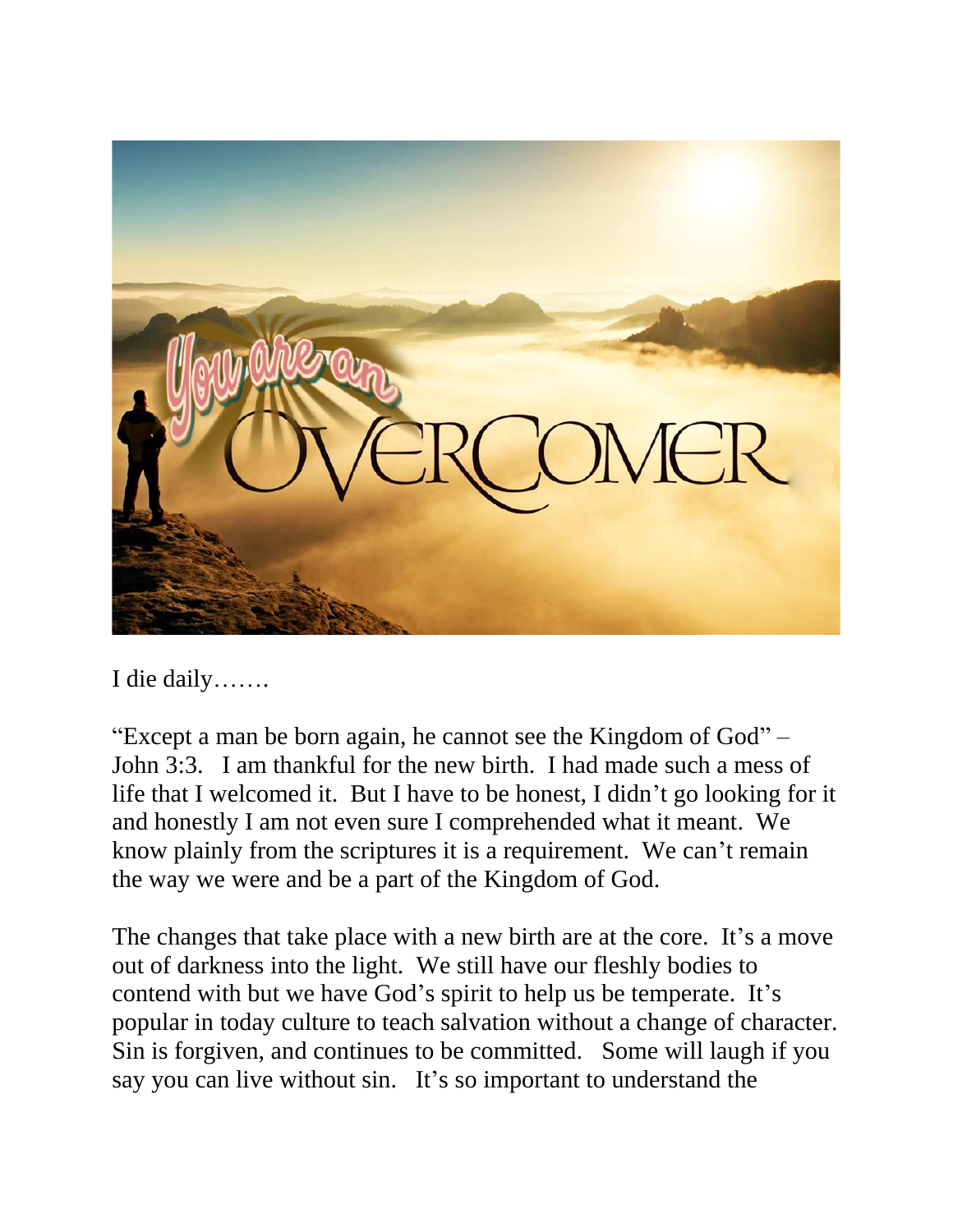scriptures when it comes to sin. What does God think about it? Our Holy God despises sin. He is Light, and in Him is no darkness. It's His image that we were created in, and sin perverted that image. Christ came to restore us. We were born in sin, walked in it, and have to be created again. Not just cleansed and left the same, but cleansed from the sin of our past, and given the ability to overcome in the future. We are indeed MORE than conquerors through Jesus Christ.

If you have convinced yourself that you can't stop sinning. It's time to stop and reevaluate your walk with God. God says plainly that there is no temptation that comes, that will be so great that you can't overcome it. So to say you can't stop sinning, is completely wrong. You may struggle with right choices, that could be true. But a struggle isn't the lack of the ability to choose what's right. God says of temptation that He will ALWAYS leave a way out. You can live choosing to not sin! You can be an overcomer, by the precious blood of Jesus Christ.

The possibility to sin will be present as long as we live. The possibility to choose wrong will be present. But the truth is we don't have to. Some need personal revivals. Maybe as you read this, you need to stop and tell God you are sorry for the moments you are choosing to allow sin, rather than reject it. Again the bible speaks clearly about that as well, whatever you choose to serve, that's your master, if sin, then well then sin is your master, but if you choose rather to serve righteousness, then you are allowing Christ to be Lord!

Don't be deceived by the lies of the world. You can overcome your flesh. You are more than a conqueror. We are born again, and can walk faithfully in the Spirit of God. But you have to Choose…….have you chosen properly?

God bless – Pastor Paul